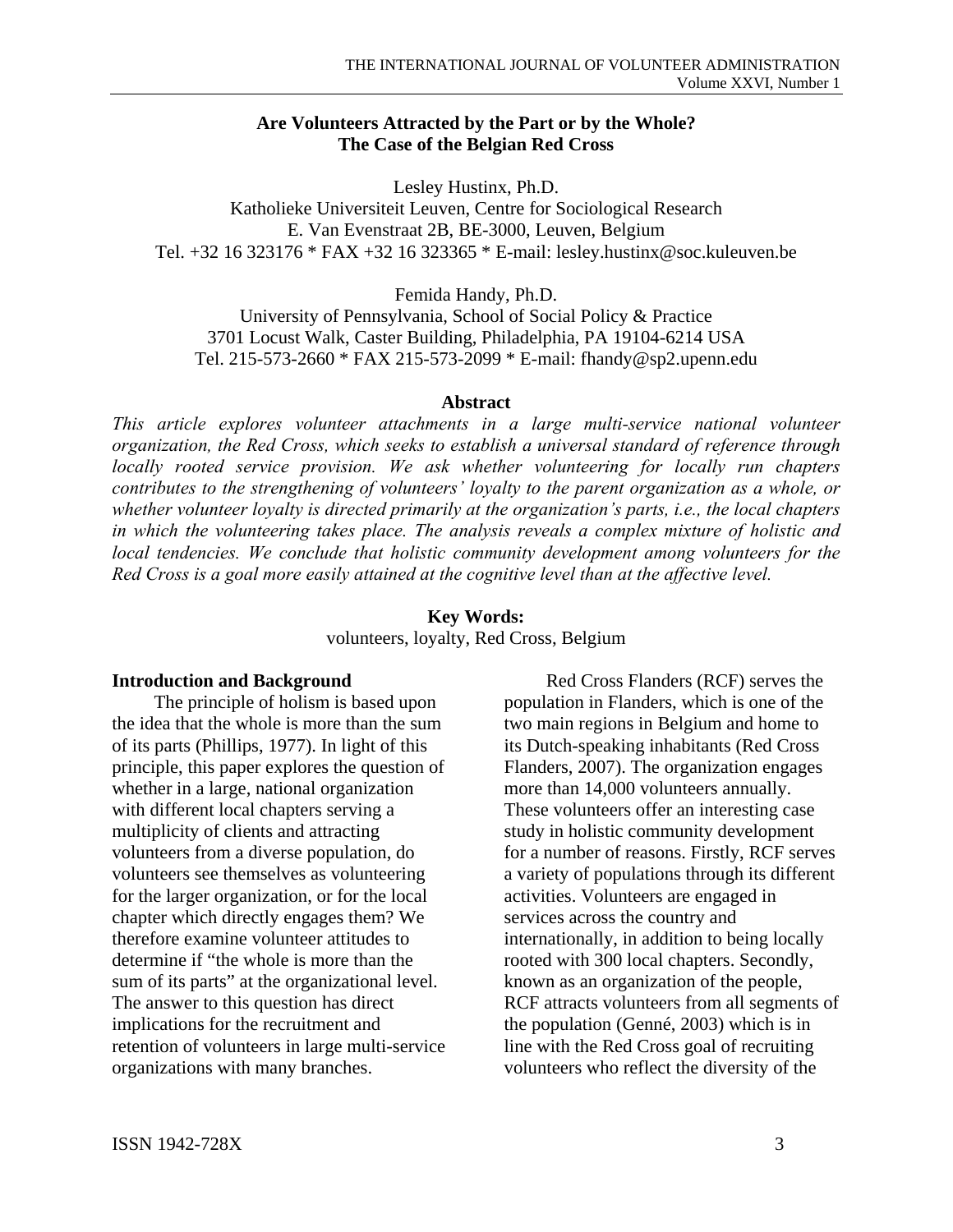communities it serves (International Federation Red Cross, 2009).

RCF (like its parent organization, the International Red Cross and Red Crescent) is guided by the seven fundamental principles elaborated in its mission: humanity, impartiality, independence, voluntary service, unity, and universality (Belgium Red Cross, 2006). This framework provides a standard of reference for all of its members, paid and volunteer, ensuring that all activities have one purpose: to prevent and alleviate human suffering without discrimination while protecting human dignity. With the aim of forwarding this goal, RCF undertakes a diversity of activities in the communities it serves, including first aid and other service delivery, health services improvement, advocacy, training, disaster management, and capacity building.

Given the broad scope of the organization, its popularity and reputation in Belgium, and its holistic approach and principles, this article explores whether RCF is successful in building a holistic community of loyal volunteers. Does volunteering for the various independently run RCF chapters, all governed by a central mission, contribute to the strengthening of loyalty to RCF as a whole, or is this loyalty directed only at the local chapters?

The phenomenon of volunteerism emerges from a sense of belonging among individuals to organizations, communities, or other groups (Beck, 1998; Eckstein, 2001; Putnam, 2000; Wuthnow, 1998). Group membership allows volunteers to reaffirm their shared identity and facilitates socialization and the strengthening of group ties. Because volunteers are not financially reimbursed for their time, their involvement in group activities demonstrates a sense of commitment towards the mission of the organization as a whole, rather than purely towards the work undertaken (Cameron,

1999). This logic supports the hypothesis that the loyalty of volunteers is largely directed toward the central organization, rather than toward its various local chapters.

Recent trends indicate that short-term volunteer assignments are becoming more common, with organizations increasingly relying on episodic volunteers instead of traditional volunteers (Handy, Brodeur & Cnaan, 2006; Hustinx & Lammertyn, 2003; Inglehart, 2003; Macduff, 2004). Furthermore, the organization itself appears to be shifting from being the central focus of volunteer action to being a kind of enabling structure, or a mediator between a volunteer and a specific project (Meijs & Hoogstad, 2001). This implies that volunteering is becoming more and more structurally detached, with a concomitant deterritorialization of volunteer commitment, as volunteers increasingly resemble consumers or clients in a market-driven model (Evers, 1999). The fact that volunteer agencies are commonly acting as generators of function-based social capital (Putnam, 2000) suggests that volunteers are more likely to show commitment to the local branch in which they volunteer than to the central organization.

In RCF, volunteers are responsible for governing the organization, defining the organizational objectives, and putting them into practice with the assistance of only a limited number of paid staff (Meijs, 1997). RCF chapters are obliged to meet standards that specifically relate to the services they provide, the recruitment of volunteers, and funding. In addition to the core services mentioned earlier, volunteers are involved in a variety of programs that vary depending on local needs and facilities, but often include emergency relief, international humanitarian legal aid, tracing missing persons, and reuniting families (Belgium Red Cross, 2006). To address the needs of the local community, RCF operates through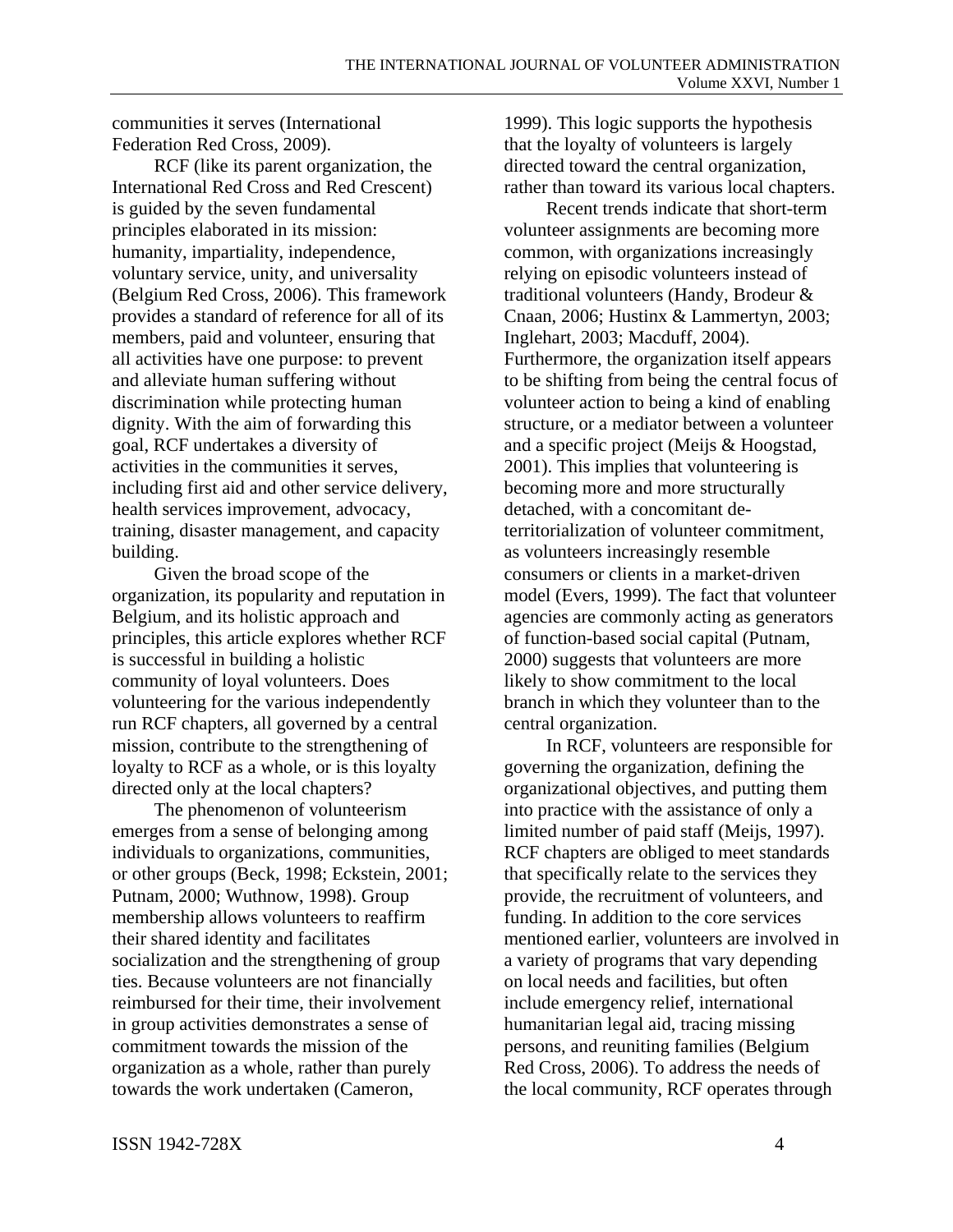its chapters. Each chapter is involved in several activities and must contribute sufficient financial resources to ensure the continued functioning of the organization.

Two crucial threads run through all programs across the various chapters. Like all Red Cross volunteers worldwide, RCF volunteers must adhere to the same mission, which is to improve the situation of the most vulnerable people. The RCF seeks to unite a large diversity of volunteers and activities through its mission with its Seven Fundamental Principles. This unity is explicit in the RCF's declaration of intent: "Red Cross Flanders is more than a philosophy, an organization, or institution. It is an active movement of convinced, competent, and trained volunteers who are motivated by their desire to help others free of charge" (Rode Kruis-Vlaanderen, 2008, ¶ 8). Given the single guiding mission of the RCF, its intent of unity, and the many chapters that locally engage volunteers, there could be an interesting interplay between the various ways in which the mission is interpreted locally and how this affects volunteers' attitudes in the various regions.

One way to test whether RCF volunteers have a greater sense of being part of the organization as a whole or rather to their local chapter is to examine attitudes of loyalty among volunteers. If volunteering builds a holistic community in RCF, irrespective of where it occurs, we should expect no differences in measures of loyalty among volunteers to various chapters of the Red Cross. If, on the other hand, loyalty is built at the local level, then measures of loyalty should vary across individual chapters as the unique characteristics of each local unit contribute to the development of loyalty among its volunteers. From the perspective of holistic community development, the crucial question is whether volunteers regard themselves as attached to

the parent organization or to the local chapter that directly engages them. We hypothesize that if, controlling for socioeconomic variables, no differences exist in attitudes and measures of loyalty, then we may conclude that RCF does indeed reflect a holistic organizational culture.

# **Methods**

To explore RCF volunteers' attitudes on loyalty we use scales developed by Hustinx and Lammertyn (Hustinx, 2003, 2005; Hustinx & Lammertyn, 2004). Personal in-home interviews were conducted with 652 RCF volunteers who make up a representative sample of the organization as a whole. The respondents were selected from central volunteer records on the basis of a multistage sampling procedure. In the first step, the sample was geographically limited by means of a random selection of 50 (out of 270) local chapters of the RCF (equally spread over the five Flemish regions). All volunteers were interviewed using a standardized questionnaire. The age and gender characteristics of the sample are representative of the volunteer population studied (for a more detailed discussion, see Hustinx, 2003, pp.120-133).

As the key measure of local uniqueness, we used five Flemish regions (Limburg, Antwerp, Flemish Brabant, East and West Flanders) instead of the 50 separate RCF chapters. We aggregated local multiplicities not only for the sake of methodological clarity, but also because the five Flemish regions represent distinct geographical, political, and cultural entities (see www.flanders.be for details). Geographically, they differ in levels of urbanization. The research area included the three cities of Brussels, Antwerp and Ghent, centered in the regions of Flemish Brabant, Antwerp, and East Flanders (resp.). The outer regions, Limburg and West Flanders represent more rural areas. The regions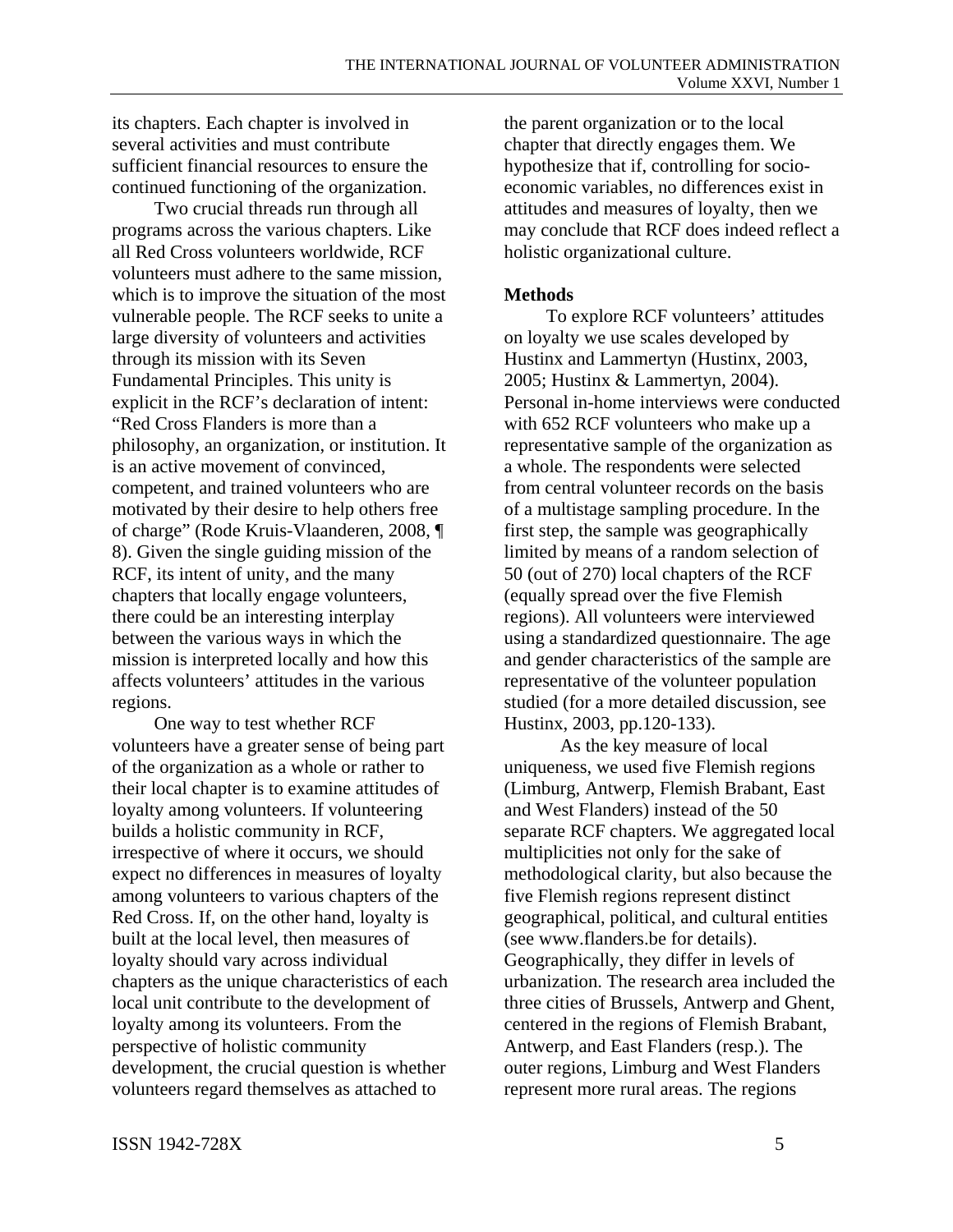directly elect their own councils that shape their respective political environments, and each region has its own unique culture, identity, and dialect. Inhabitants of each region perceive their respective residents, problems, and lifestyles differently and hence interpret the types of actions appropriate for helping vulnerable populations uniquely. For these reasons, we consider it legitimate to aggregate the 50 separate chapters into five homogeneous regions when examining the uniqueness of local volunteer experiences in chapters.

To explore RCF volunteers' attitudes and loyalty we used two analyses. First, we examined organizational characteristics that are of value to the volunteer. In a large organization with a diversity of activities and chapters, what organizational characteristics do volunteers value, those

that reflect the whole or the part? This measure would give us some initial insight into our research question. The respondents were asked to choose one item that they viewed as most important from a list of eight organizational features.

Fifty-four per cent of the respondents rank the service activity of their chapters first (Table 1). In addition, 20.8 % of responses mention the (refresher) courses and high quality standard of the services provided which relate to the specific units in which the volunteers participate. In contrast, the mission of RCF as a whole and the opportunity to be part of an international organization are notably less valued by the RCF volunteers. The Chi-square test shows that this ranking does not differ across the five regions. The findings provide an initial challenge to the centrality of RCF as a

Table 1

*Most Important Organizational Characteristics to RCF Volunteers in the Five Regions*

|                                                                            | <b>LIMB</b> | <b>ANT</b> | FL<br><b>BRAB</b> | <b>EAST</b><br><b>FLA</b> | <b>WEST</b><br><b>FLA</b> | TOTAL<br><b>RCF</b> |
|----------------------------------------------------------------------------|-------------|------------|-------------------|---------------------------|---------------------------|---------------------|
| The service activity in which you<br>participate as a volunteer.           | 51.42       | 52.09      | 51.62             | 47.12                     | 67.49                     | 54.34               |
| The high quality standard of the<br>assistance in your program.            | 10.49       | 6.88       | 19.91             | 11.37                     | 8.21                      | 10.55               |
| The courses and refresher courses<br>offered                               | 10.51       | 13.91      | 8.91              | 9.98                      | 8.71                      | 10.29               |
| The Fundamental Principles of the<br><b>Red Cross mission</b>              | 5.39        | 6.92       | 5.42              | 11.88                     | 5.39                      | 6.94                |
| The public opinion, the reputation of<br>the Red Cross held by the public. | 6.98        | 9.75       | 5.35              | 9.49                      | 2.84                      | 6.89                |
| The good and the smooth working of<br>the Red Cross.                       | 8.69        | 5.38       | 6.14              | 6.01                      | 3.32                      | 6.09                |
| The large number of activities to<br>choose from as a volunteer.           | 6.26        | 4.56       | 2.65              | 5.15                      | 4.05                      | 4.79                |
| The opportunity to be part of an<br>international organization.            | 0.00        | 0.50       | 0.00              | 0.00                      | 0.00                      | 0.10                |
| (n)                                                                        | (163)       | (120)      | (72)              | (117)                     | (136)                     | (608)               |

*χ*<sup>2</sup> test \_\_ *χ*<sup>2</sup> = 35.89, df = 28, p = 0.14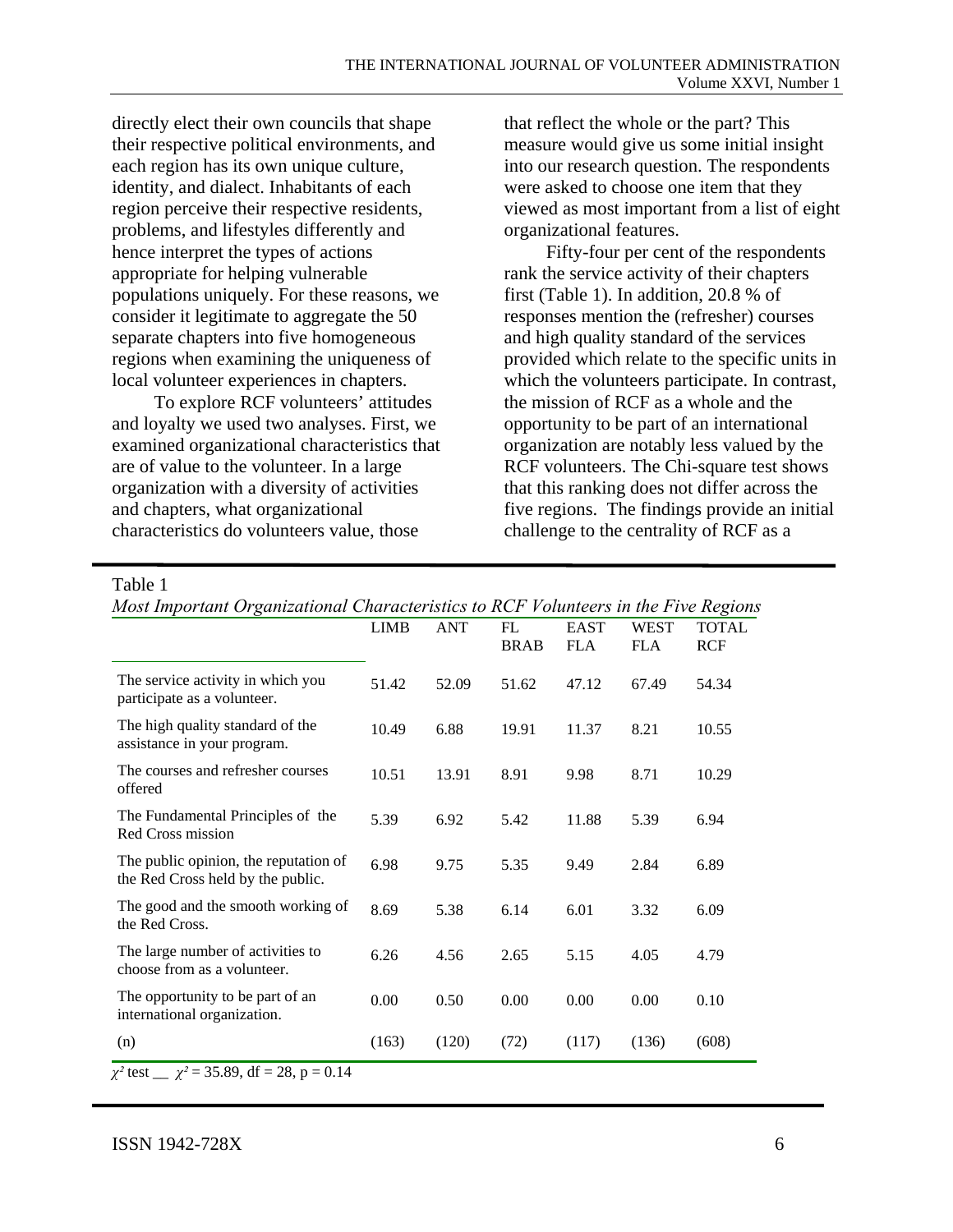whole among the factors that volunteers see as important (Table 1). It is clear that the characteristics that volunteers value most are the service activity in which they participate and the benefits that they themselves receive from the activity, both of which underscore the importance of their particular local attachments. These are followed in importance by characteristics reflecting a more holistic attachment to RCF, as expressed by its mission and principles or by public opinion of the organization.

We next asked respondents to rank, using a Likert-type format, a series of statements that indicated their agreement with the mission of RCF and their loyalty to the organization, as part of a broader assessment of the attitudinal and motivational bases of Red Cross volunteering (for a more detailed discussion, see Hustinx, 2003, 2005; Hustinx & Lammertyn, 2004). In total, 147 items were subjected to an initial iterated principal factor analysis with squared multiple correlations as prior communality estimates and an orthogonal (varimax) rotation method. A Scree Test suggested 11 meaningful factors with 57 remaining items. The rotation to a final factor solution involved an oblique (promax) rotation. All items had factor loadings greater than .35 and a simple structure in which items have high loadings on one factor only (Hatcher, 1994; Kim & Mueller, 1994).

The factors retained for the purposes of this analysis evaluate the volunteers' levels of loyalty and attachment to the mission of the organization as a whole. The items for these scales are as follows: a) Loyalty (Cronbach's  $\alpha$  = .77, factor loadings of items between brackets)

> 1. As a volunteer, I use every means necessary to ensure the continued existence of the Red Cross (0.36).

2. If I see other Red Cross volunteers, I feel strongly related to them (0.44).

3. When a Red Cross volunteer appears in the media, I'm proud of being a Red Cross volunteer myself (0.49).

4. It is important to make clear to other volunteers that they should adhere to what the Red Cross expects of them (0.39).

5. I like other people to know I'm a Red Cross volunteer (0.55). 6. I always try to convince other people to volunteer with the Red Cross (0.62).

b) Importance attached to mission of RCF (Cronbach's  $\alpha$  = .70, factor loadings of items between brackets)

> 1. What appealed to me most were the fundamental principles of the mission of the organization (0.72). 2. The variety of programs of the Red Cross appealed to me (0.59) 3. The Red Cross plays an important role in our society and I wanted to be part of it by volunteering (0.54). 4. I value the international collaboration within the Red Cross movement  $(0.51)$ .

By summing respondents' scores on the retained items per factor, individual scale scores were generated and converted into the original 5-point scales by dividing the summated scores by the number of items. Our analysis compared the converted mean scores on these two scales across the five regions. If the thesis of holistic volunteering holds, we would expect to see no differences between the regions with respect to the scores. This null hypothesis is represented symbolically as:  $H_0$ :  $M_1 = M_2$  =  $M_3 = M_4 = M_5$ , where  $M_i$  represents the means of the different regions*.*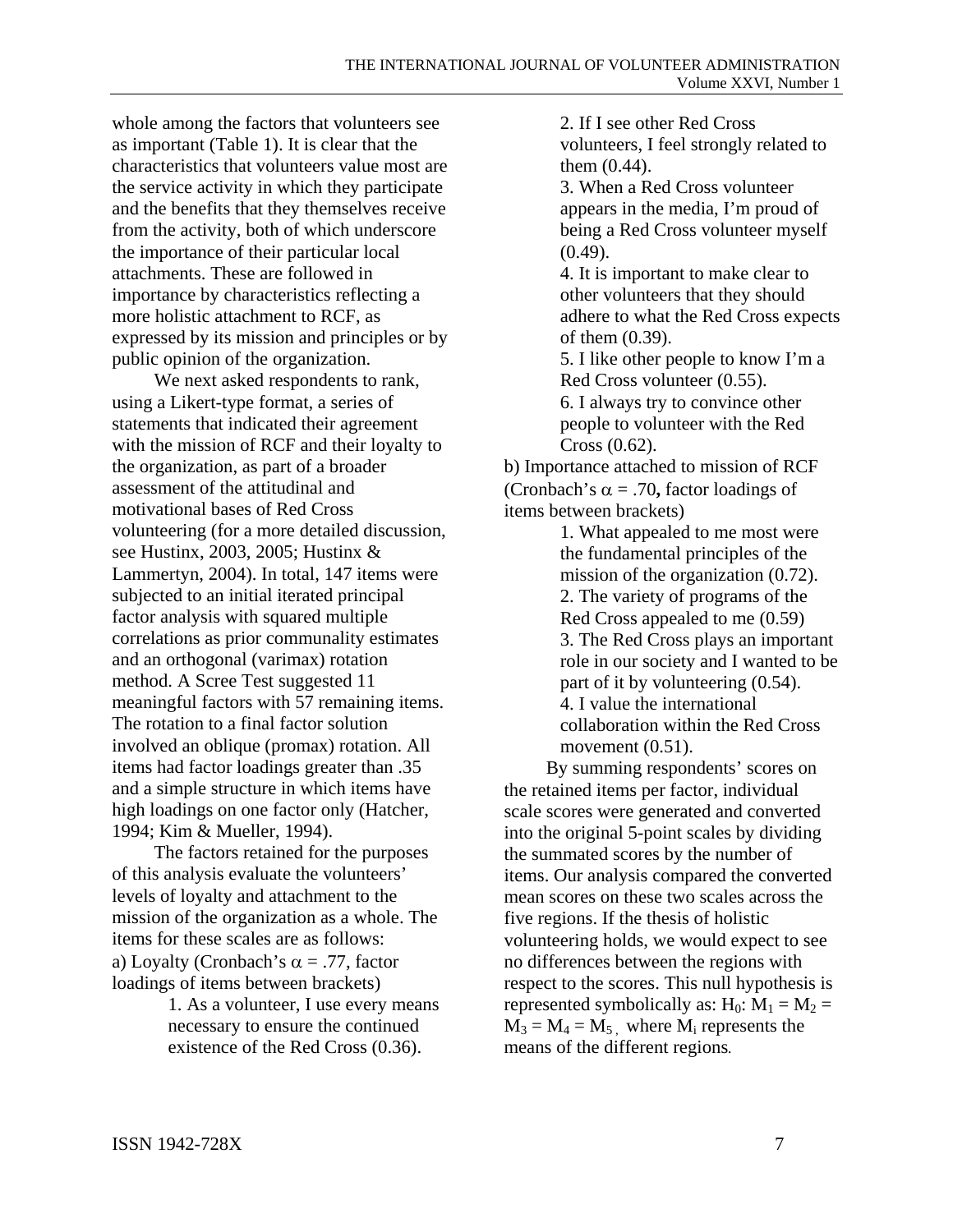|                       | F         | <b>Mean</b> | <b>SD</b> | <b>Regions' Mean Scores (SD)</b> |                     |                     |                           |                     |
|-----------------------|-----------|-------------|-----------|----------------------------------|---------------------|---------------------|---------------------------|---------------------|
|                       |           |             |           | <b>LIMB</b>                      | <b>ANT</b>          | <b>FL BRAB</b>      | <b>EAST</b><br><b>FLA</b> | WEST<br><b>FLA</b>  |
| Mission<br><b>RCF</b> | 2.43      | 3.24        | .96       | 3.33<br>(0.96)                   | 3.06<br>(0.89)      | 3.20<br>(0.79)      | 3.32<br>(0.94)            | 3.09<br>(1.13)      |
| Loyalty<br><b>RCF</b> | $7.91***$ | 3.65        | .77       | 3.78<br>(0.78)<br>b, c           | 3.34<br>(0.88)<br>a | 3.47<br>(0.79)<br>d | 3.67<br>(0.68)<br>h       | 3.69<br>(0.74)<br>b |

*ANOVA and Tukey's Studentized Range Test for Pair-wise Differences between the Five Regions* 

\* *p* < 0.05; \*\* *p* < 0.01; \*\*\* *p* < 0.001

Table 2

Note -Tukey's Studentized Range (HSD) test for pair-wise differences in mean scores. Different superscripts (a vs. b), (c vs. d) point to significant differences between the specific volunteer programs at a **.**05 significance level

We used a one-way ANOVA (Analysis of Variance) with the dependent variable being the two scales and the independent variables being the five regions in which RCF volunteers engage. Where the overall ANOVA test was significant, we used the Tukey's HSD multiple comparison test to indicate which pairs of groups are significantly different. (We used the Tukey's HSD because the various regions have unequal numbers of volunteers.)

Table 2 reports the ANOVA summary table and the pair-wise comparisons of mean scores between the regions. We found significant differences between mean scores for the measure of loyalty by region; the null hypothesis was thus rejected with respect to the loyalty scale. However, volunteers in the various regions do not differ in their valuation of the mission of the RCF.

It nonetheless should be noted that, in spite of their statistical significance, the differences in mean levels of loyalty are not very pronounced. We tentatively conclude that the RCF is holistic in its mission, but that loyalties are built at the local level. The organization's mission does not appear to be a very important factor determining

volunteer involvement with RCF, seeming instead to be little more than a very open and generic statement that appeals equally and at low levels across the board, and only at a cognitive level.

Although significant differences were identified between the regions for loyalty, the measures of association and comparisons of mean scores (Table 2) do not explain which aspects of the complex organizational and volunteer diversity within the regions account for this variation. To understand which factors exactly contribute to the region-based differences in organizational attachment, we would need to separate the effect of the regions from the effect of other variables that may be highly correlated with them, which would require multivariate analysis. These factors would include gender, age, and education of the volunteers, as well as likely variations in length of service and intensity of involvement. We assessed the impact of volunteering on attachment to the organization controlling for the effects of individual characteristics (Table 3). The results of the regression models indicate that volunteers' loyalties towards the RCF differ, even when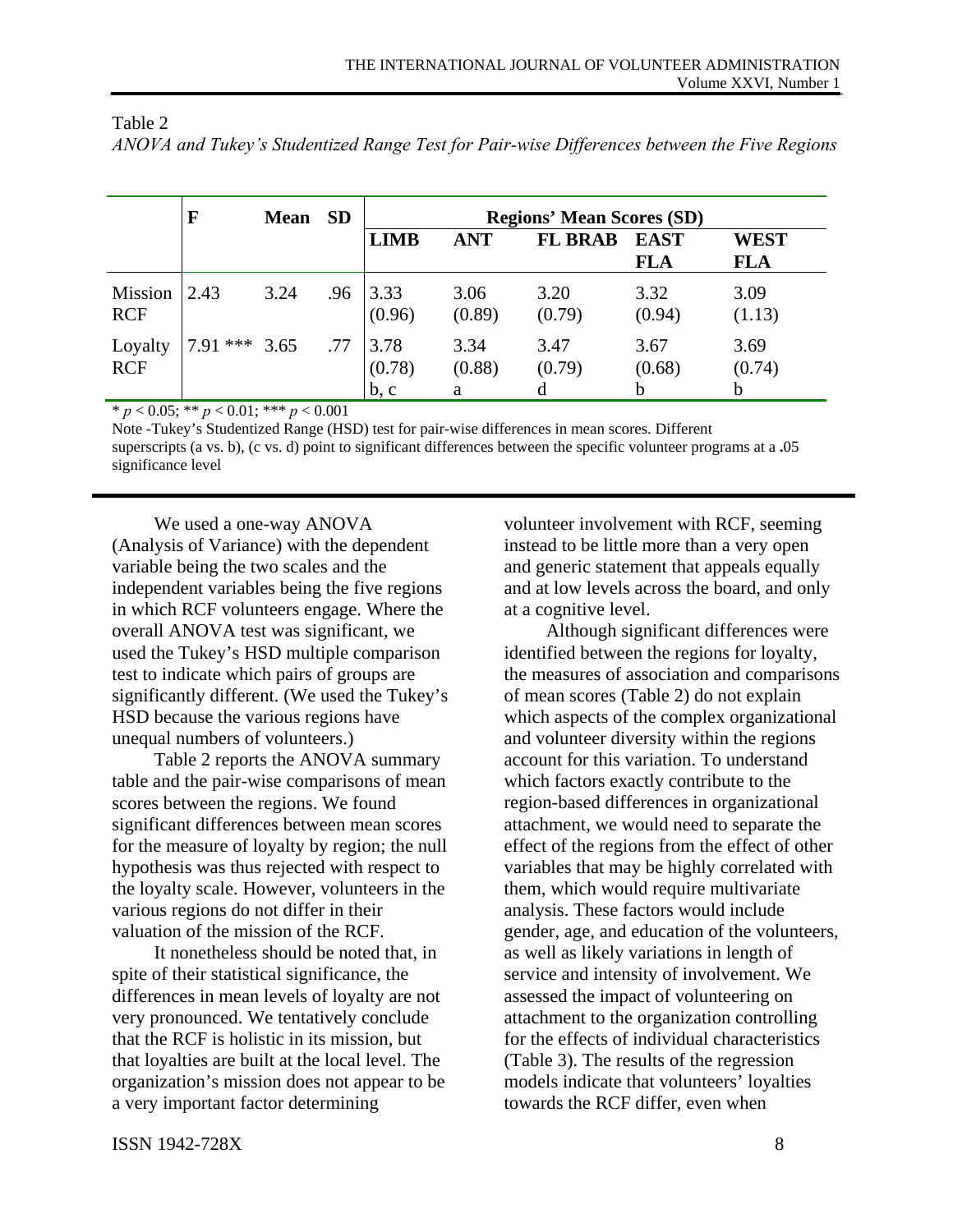controlling for gender, age, education, and the length of service and hours of volunteering. This implies that loyalty is a function of the unique characteristics of the local setting that build and strengthen volunteers' organizational attachment, rather than a function of the mission or values of RCF as a whole.

On the other hand, RCF may be perceived as a holistic organization with respect to its mission, since differences in background profiles and volunteer experiences only have a weak explanatory power in volunteer's attachment to the mission. The predictive power of the regression model for the importance attached to the mission of the RCF is very low (.04), whereas the regression model for loyalty produces an acceptably high

proportion of explained variance (.23) (Lattin, Carroll, & Green, 2003). This corroborates the findings from Table 2.

In examining the net effects of the predictor variables (i.e., the impact of each predictor variable on the dependent variable independently of the impact of the other independent variables in the model), significant results emerged for both regression models. Two findings lead us to conclude that the length of service and intensity of involvement represent better measures than the geographically aggregated measure of regional variation. First, the standardized regression coefficients reveal that time spent volunteering has a greater impact on local volunteer experiences than does the region in which the volunteering occurred.

Table 3

|                                                    | <b>MISSION</b> | <b>OLS</b><br>regression<br>$R^2=0.05$ .<br>$F = 3.78$ ,<br>$p = .0001$ | <b>LOYALTY</b> | <b>OLS</b> regression<br>$R^2=0.24$ ,<br>$F = 21.81,$<br>p < .0001 |
|----------------------------------------------------|----------------|-------------------------------------------------------------------------|----------------|--------------------------------------------------------------------|
|                                                    | B(SE)          | ß                                                                       | B(SE)          | ß                                                                  |
| Intercept                                          | 15.71 (0.88)   |                                                                         | 21.38 (0.96)   |                                                                    |
| Sex (ref=male)                                     | $-0.16(0.32)$  | $-0.02$                                                                 | 0.23(0.35)     | 0.02                                                               |
| Age (continuous)                                   | $-0.02(0.01)$  | $-0.09$                                                                 | $-0.003(0.01)$ | $-0.01$                                                            |
| Education (continuous)                             | $-0.57(0.15)$  | $-0.17***$                                                              | $-0.89(0.16)$  | $-0.21***$                                                         |
| Length of service (continuous)                     | 0.07(0.02)     | $0.16***$                                                               | 0.11(0.02)     | $0.20***$                                                          |
| Monthly hours of volunteering<br>(continuous)      | $-0.17(0.14)$  | $-0.05$                                                                 | 1.15(0.15)     | $0.27***$                                                          |
| Regional variation (ref=Limburg)                   |                |                                                                         |                |                                                                    |
| Antwerp                                            | $-0.76(0.45)$  | $-0.08$                                                                 | $-1.86(0.49)$  | $-0.17***$                                                         |
| <b>Flemish Brabant</b>                             | $-0.25(0.56)$  | $-0.02$                                                                 | $-1.01(0.61)$  | $-0.07$                                                            |
| <b>East Flanders</b>                               | 0.11(0.47)     | 0.01                                                                    | $-0.43(0.51)$  | $-0.04$                                                            |
| West Flanders                                      | $-0.74(0.46)$  | $-0.08$                                                                 | $-0.33(0.49)$  | $-0.03$                                                            |
| Adj. $R^2$                                         |                | 0.04                                                                    |                | 0.23                                                               |
| N<br>$* n > 0.05$ $* * n > 0.01$ $* * * n > 0.001$ |                | 619                                                                     |                | 620                                                                |

*Impact of Individual and Volunteer Characteristics on Attachment to the Organization* 

\* *p* < 0.05; \*\* *p* < 0.01; \*\*\* *p* < 0.001

ISSN 1942-728X 9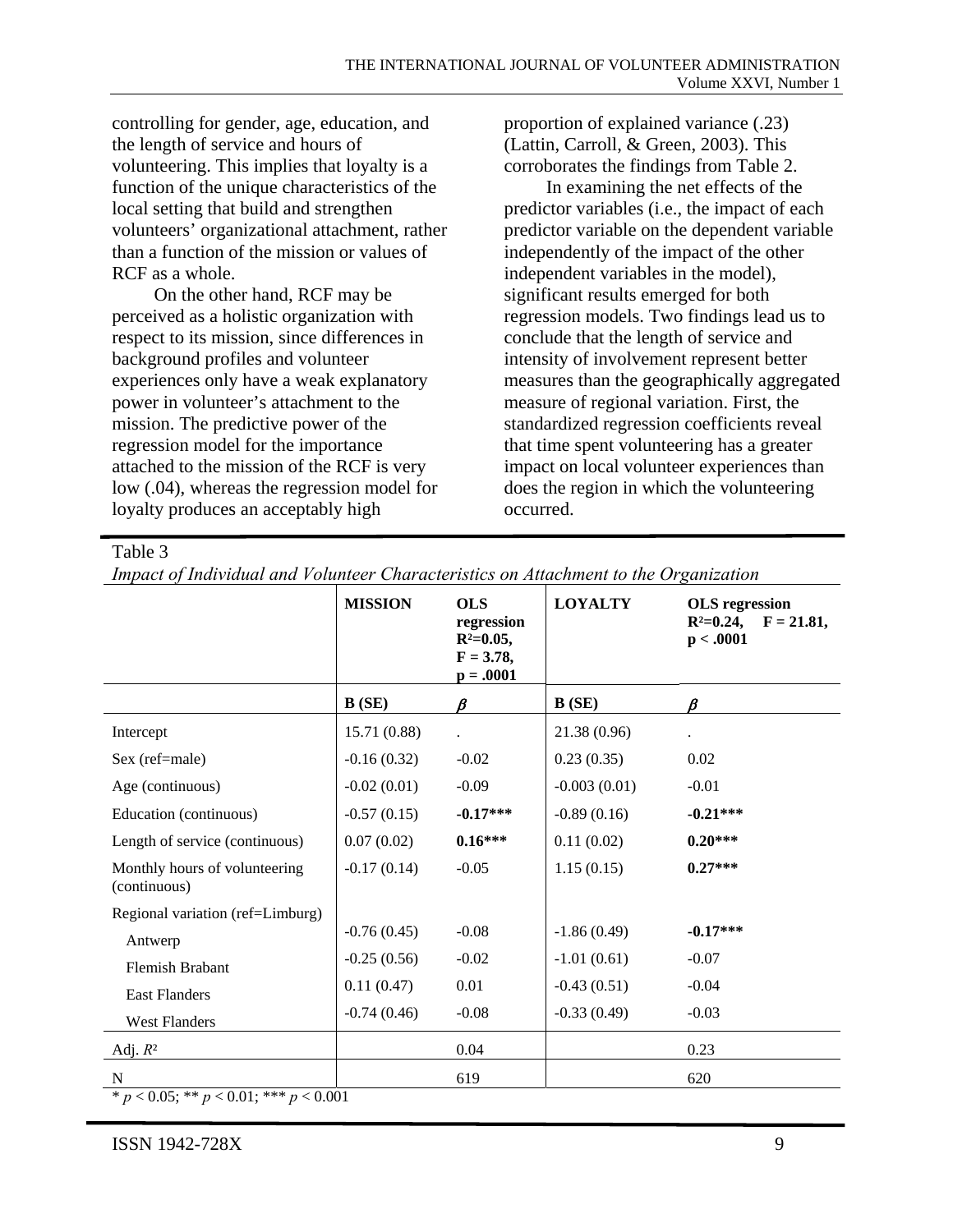The analysis indicated that the longer the volunteer stays, the more s/he learns about the organization as a whole (mission), and the more likely s/he is to accept the organization's mission cognitively. Yet, loyalties are principally built through longterm and intensive participation. Thus, the more intense the participation by the volunteer, the greater the volunteer's loyalty (and vice versa.) Secondly, regional variation explains differences in levels of loyalty only. A sharp regional contrast exists between loyalty levels in the provinces of Limburg and Antwerp. This might be explained by the fact that Antwerp is Flanders' largest and most economically developed urban area whereas Limburg is among its most rural areas. (Brussels, the capital city, was not included in the survey.) The findings reflect the common reality that in more rural areas, people still build stronger ties at the local level. Volunteering is thus still firmly rooted in a locally bound community of reference, but may be less so in more urbanized regions (Hustinx & Lammertyn, 2003; Okun & Michel, 2006; Omoto & Snyder, 2002).

The likelihood of success in holistic community building efforts may also depend on the type of volunteers RCF recruits. We find education negatively and significantly correlated with either scale. It may be a spurious relation, or it may suggest that higher educated people are less likely to be swayed by mission statements, and may evaluate their experiences more critically.

### **Conclusions**

This paper explored whether volunteers in a large multi-service organization with many chapters and myriad locally initiated activities have a sense of being part of the organization as a whole. We have argued that RCF is an interesting case as it seeks to unite a diverse population of volunteers through its mission. The

question addressed was whether RCF has succeeded in creating a holistic volunteer community with loyalties extending beyond its local diversity. It was hypothesized that this success would be evident if volunteers showed similar attachments to the central organization irrespective of the regions in which they volunteer.

This hypothesis was tested using two attitudinal scales measuring the importance volunteers attached to the mission of RCF and their loyalty to the organization. The 50 separate units that engaged volunteers were aggregated as a measure of local variation that best captured the differences in politics, culture, and language. Our empirical findings revealed a complex mixture of holistic and local tendencies among RCF volunteers. At one level, RCF is somewhat successful in building unity among its volunteers regarding its mission, but at another, volunteer loyalties show the salience of the local variations.

Initial analysis indicated that the organizational characteristics most valued by volunteers were their own service activities at the local level, and not to the RCF's mission or reputation. These latter characteristics appealed to volunteers at a relatively low and mainly cognitive level. Further analysis corroborated this - regional variations and volunteer participation had little bearing on the importance of the mission. Thus, RCF succeeded in building a holistic volunteer community at a cognitive level with regard to its mission.

Loyalty, on the other hand, was strongly interwoven with local volunteer experiences. Loyalty correlated with participation at the local level and with region (as seen by the difference between urban and rural regions). This suggests the likelihood that it is the characteristics of the local experiences of volunteering that strengthen attachments among volunteers, and not the characteristics of the

ISSN 1942-728X 10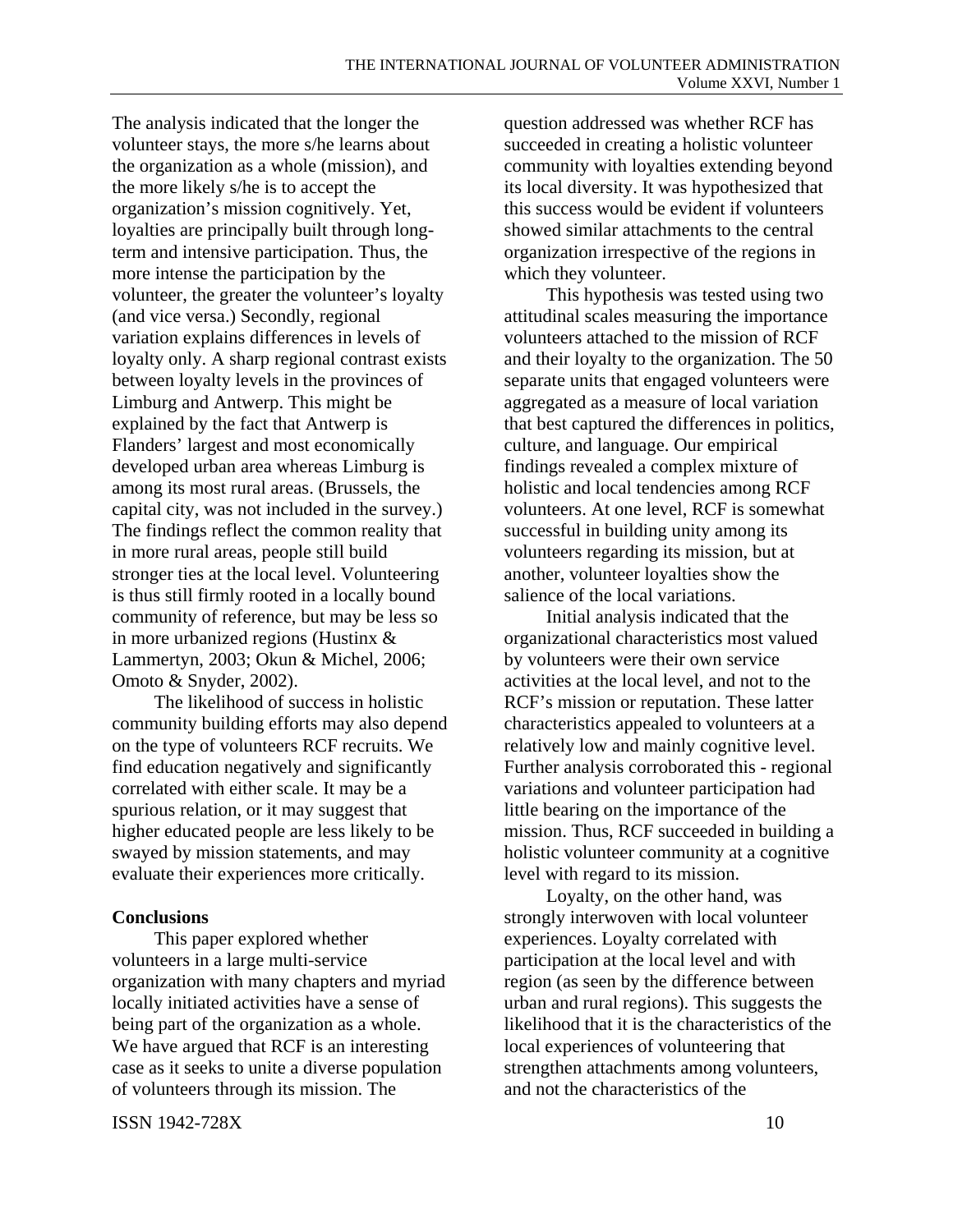organization as a whole. It also seems to indicate that the importance of the mission is a cognitive measure and is relevant to the whole, but loyalty, a measure of affective commitment, is germane to the parts, that are the chapters in which they engage.

In sum, large multi-service organizations are most likely to succeed in building a holistic volunteer community if they emphasize adherence to, and communication of, the mission among the volunteers of their local chapters. Although there is a value attached to the mission of RCF, it is not of central importance to the volunteers. A mission statement, with its universal guiding principles, cannot succeed in nurturing loyalty on its own; volunteers build loyalties through participation and affective organizational commitment. High levels of embeddedness in a relatively closed community of reference and frequent and longer-term involvement in volunteer activities are the factors most likely to generate strong organizational attachments.

Our findings suggest that volunteer loyalty cannot be attained through broad statements of principles and mission. Loyalties are earned on the ground by providing volunteers with experiences and services that they enjoy and value. As the competition for volunteers becomes more acute (Wymer & Starnes, 2001), our findings suggest that they may disavow universal statements about mission in favor of considerations regarding what experiences or services they may receive at the local levels. Hence, marketing that is attuned to the local differences is more likely to succeed than a 'one type fits all' call for volunteers.

Our findings correlate well with research on the relationship marketing paradigm explored in literature on volunteer recruitment and retention, where the relationship between the individual and organization is found to be an important

organizational attribute that builds volunteer loyalty. Arnett, German, and Hunt (2003) suggested that organizations improve marketing success by strengthening the ties between the organizations and identities that people find important. This research suggests that these identities and ties have to be relevant at the local level, because loyalty is about affective commitment and experiences. Thus, it is not simply sufficient to emphasize shared values between an organization and its volunteers.

In a large, complex, national or international organization with many chapters that respond to local conditions, a strong mission statement may be necessary to keep all various units on the same page and its reputation intact; however, it is not sufficient to garner the loyalties of individual volunteers. Policies designed to strengthen the ability of chapters to satisfy volunteers through locally attuned activities are justified. This will require attention on the ground to local differences and the consideration of these differences in the development of strategies to recruit and retain volunteers. It is reasonable to conclude that, for large multi-service national or international organizations, becoming a holistic volunteer organization is a goal more easily attained at the cognitive level than at the affective level.

### **References**

- Arnett, D. B., German, S. D., & Hunt, S. D. (2003). The identity salience model of relationship marketing success: The case of nonprofit marketing. *Journal of Marketing*, *67*(2), 89-106.
- Beck, U. (1998). Freedom's children. In U. Beck & M. Ritter (Eds.), *Democracy without enemies* (pp. 1-19). Cambridge: Polity Press.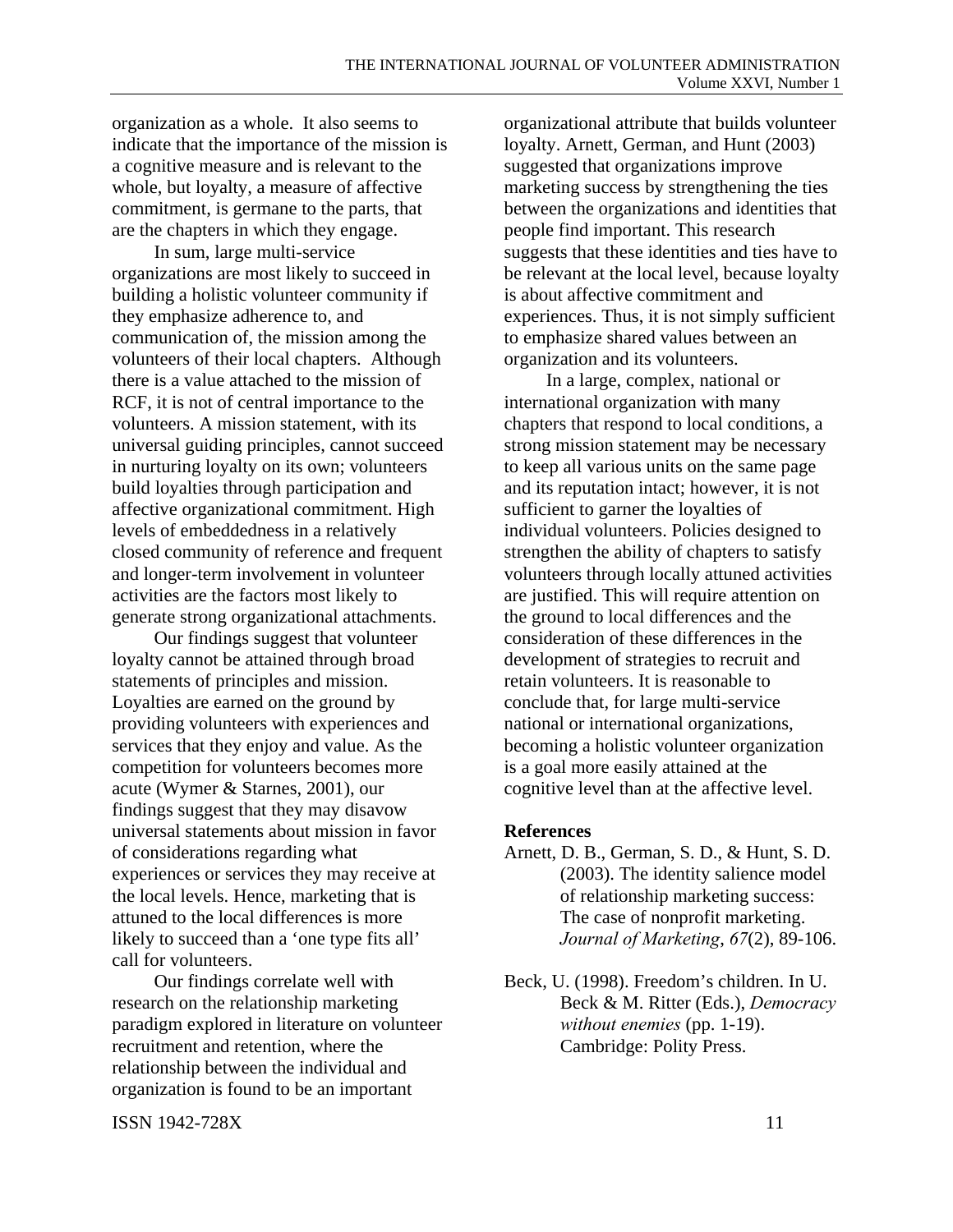- Belgium Red Cross. (2006). Retrieved December 2, 2006, from http://www.redcross.be/
- Cameron, H. (1999). Are members volunteers? An exploration of the concept of membership drawing upon studies of the local church. *Voluntary Action, 1*(2), 53-65.
- Eckstein, S. (2001). Community as giftgiving: Collectivistic roots of volunteerism. *American Sociological Review, 66*(6), 829-51.
- Evers, A. (1999). Verschiedene Konzeptionalisierungen von Engagement. Ihre Bedeutung für Analyse und Politik. In Kistler, E., Noll, H-H., & Priller, E. (Eds.), *Perspektiven Gesellschaftlichen Zusammenhalts. Empirische Befunde, Praxiserfahrungen, Messkonzepte* (pp. 53-66). Berlin: Sigma.
- Genné, K. (2003). Rode Kruisvaarder Guido Kestens. *Vacature*, 15 januari, 6-7.
- Handy, F., Brodeur, N., & Cnaan, R.A. (2006). Summer on the island: Episodic volunteering. *Voluntary Action*, *7*(3), 31-46.
- Hatcher, L. (1994). *A step-by-step approach to using the SAS system for factor analysis and structural equation modeling.* Cary, NC: SAS Institute.
- Hustinx, L. (2003). *Reflexive modernity and styles of volunteering. The case of the Flemish Red Cross volunteers*. Unpublished doctoral dissertation, Katholieke Universiteit, Leuven, Belgium.

Hustinx, L. (2005). Weakening organizational ties? A classification of styles of volunteering in the Flemish Red Cross. *Social Service Review*, *79*(4), 624-652.

- Hustinx, L., & Lammertyn, F. (2003). Collective and reflexive styles of volunteering: A sociological modernization perspective. *Voluntas: International Journal of Voluntary and Nonprofit Organizations*, *14*(2), 167-187.
- Hustinx, L., & Lammertyn, F. (2004). The cultural bases of volunteering. Understanding and predicting attitudinal differences between Flemish Red Cross Volunteers. *Nonprofit and Voluntary Sector Quarterly, 33*(4), 548-584.
- Inglehart, I. (2003). Modernization and volunteering. In P. Dekker & L. Halman (Eds.), *The values of volunteering. Cross-cultural perspectives* (pp. 55-70). New York: Kluwer Academic/Plenum Publishers.
- International Federation Red Cross (IFRC). (2009). *Volunteering policy*. Retrieved February 13, 2009, from http://www.ifrc.org/Docs/pubs/who/ policies/volunteering-policy-en.pdf
- Kim, J., & Mueller, C.W. (1994). Introduction to factor analysis: What is it and how to do it. In M.S. Lewis-Beck (Ed.), *Factor analysis and related techniques. International handbooks of quantitative applications in the Social Sciences: Volume 5* (pp. 1-73). London: Sage.